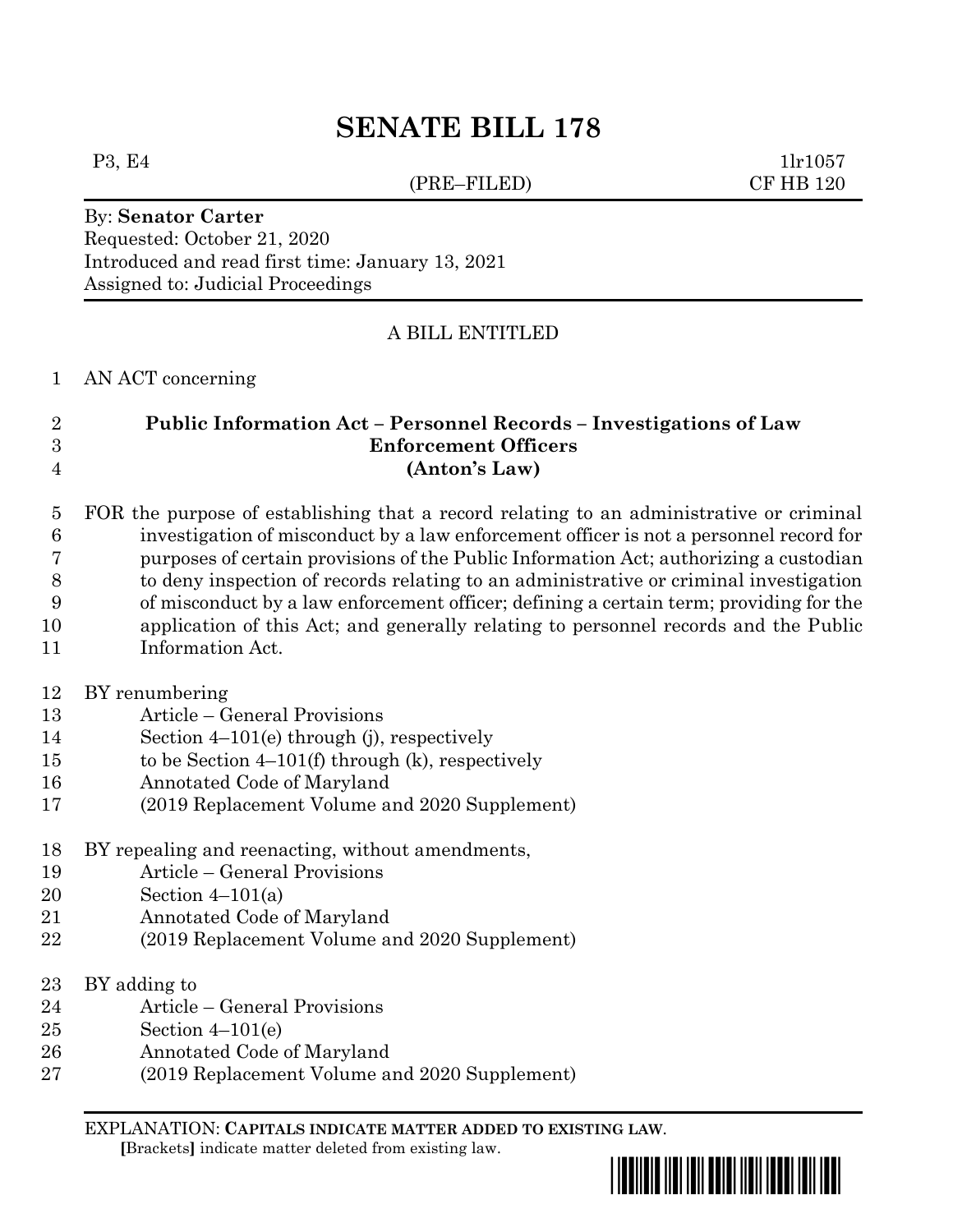- BY repealing and reenacting, with amendments,
- Article General Provisions
- Section 4–311 and 4–351
- Annotated Code of Maryland
- (2019 Replacement Volume and 2020 Supplement)
- SECTION 1. BE IT ENACTED BY THE GENERAL ASSEMBLY OF MARYLAND,
- That Section(s) 4–101(e) through (j), respectively, of Article General Provisions of the Annotated Code of Maryland be renumbered to be Section(s) 4–101(f) through (k),
- respectively.
- SECTION 2. AND BE IT FURTHER ENACTED, That the Laws of Maryland read as follows:
- **Article – General Provisions**
- 4–101.

(a) In this title the following words have the meanings indicated.

# **(E) "LAW ENFORCEMENT OFFICER" HAS THE MEANING STATED IN § 3–101 OF THE PUBLIC SAFETY ARTICLE.**

4–311.

 (a) Subject to subsection (b) of this section, a custodian shall deny inspection of a personnel record of an individual, including an application, a performance rating, or scholastic achievement information.

- (b) A custodian shall allow inspection by:
- (1) the person in interest;

 (2) an elected or appointed official who supervises the work of the individual; or

- (3) an employee organization described in Title 6 of the Education Article of the portion of the personnel record that contains the individual's:
- (i) home address;
- (ii) home telephone number; and
- (iii) personal cell phone number.
- **(C) A RECORD RELATING TO AN ADMINISTRATIVE OR CRIMINAL**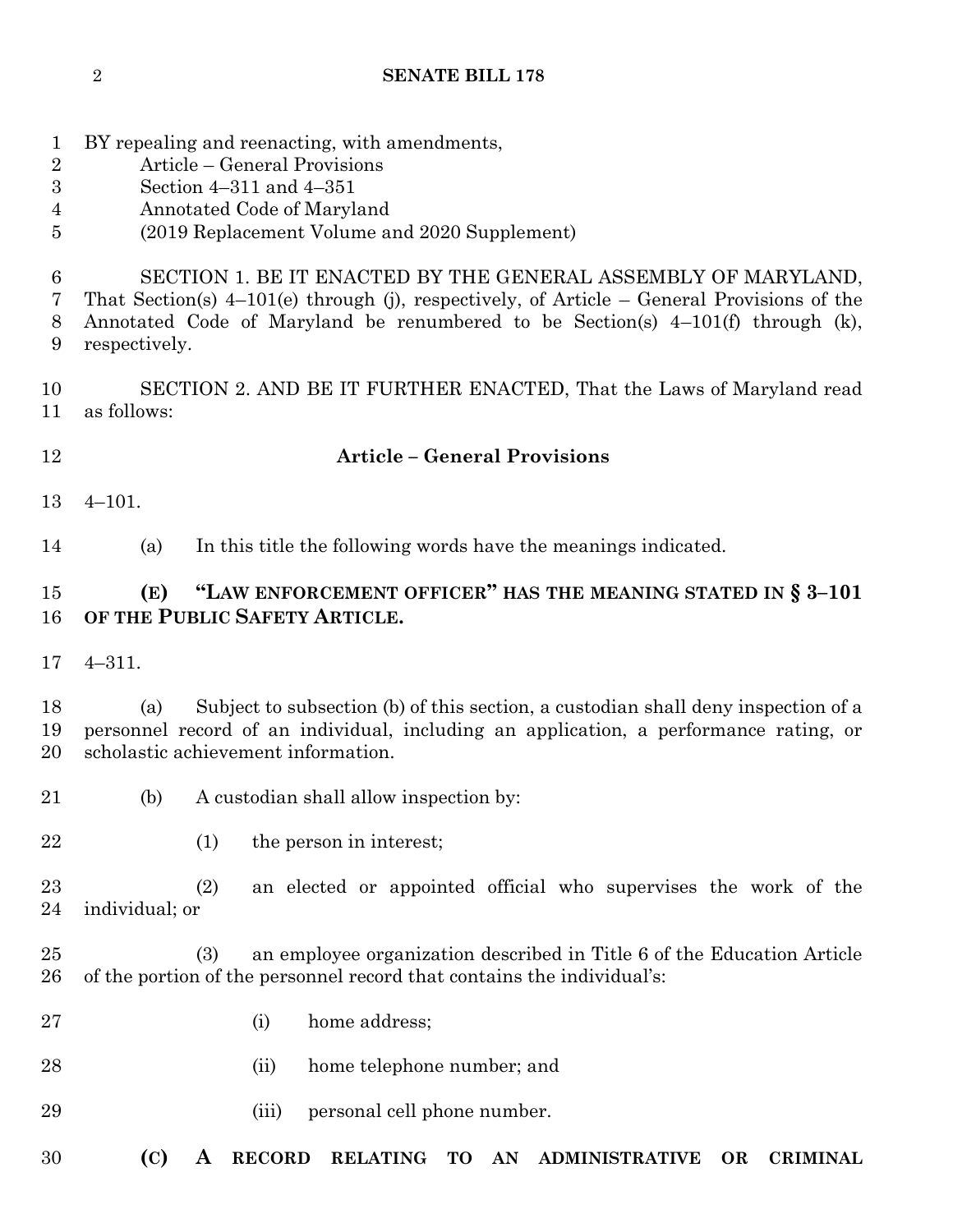#### **SENATE BILL 178** 3

 **INVESTIGATION OF MISCONDUCT BY A LAW ENFORCEMENT OFFICER, INCLUDING AN INTERNAL AFFAIRS INVESTIGATORY RECORD, A HEARING RECORD, AND RECORDS RELATING TO A DISCIPLINARY DECISION, IS NOT A PERSONNEL RECORD FOR PURPOSES OF THIS SECTION.**

4–351.

(a) Subject to subsection (b) of this section, a custodian may deny inspection of:

 (1) records of investigations conducted by the Attorney General, a State's Attorney, a municipal or county attorney, a police department, or a sheriff;

- (2) an investigatory file compiled for any other law enforcement, judicial, correctional, or prosecution purpose; **[**or**]**
- (3) records that contain intelligence information or security procedures of the Attorney General, a State's Attorney, a municipal or county attorney, a police department, a State or local correctional facility, or a sheriff**; OR**

## **(4) RECORDS RELATING TO AN ADMINISTRATIVE OR CRIMINAL INVESTIGATION OF MISCONDUCT BY A LAW ENFORCEMENT OFFICER, INCLUDING AN INTERNAL AFFAIRS INVESTIGATORY RECORD, A HEARING RECORD, AND RECORDS RELATING TO A DISCIPLINARY DECISION**.

- (b) A custodian may deny inspection by a person in interest only to the extent that the inspection would:
- 

(1) interfere with a valid and proper law enforcement proceeding;

 (2) deprive another person of a right to a fair trial or an impartial adjudication;

- (3) constitute an unwarranted invasion of personal privacy;
- (4) disclose the identity of a confidential source;
- (5) disclose an investigative technique or procedure;
- (6) prejudice an investigation; or
- (7) endanger the life or physical safety of an individual.

 SECTION 3. AND BE IT FURTHER ENACTED, That this Act shall be construed to apply prospectively to any Public Information Act request made on or after the effective date of this Act regardless of when the record requested to be produced was created.